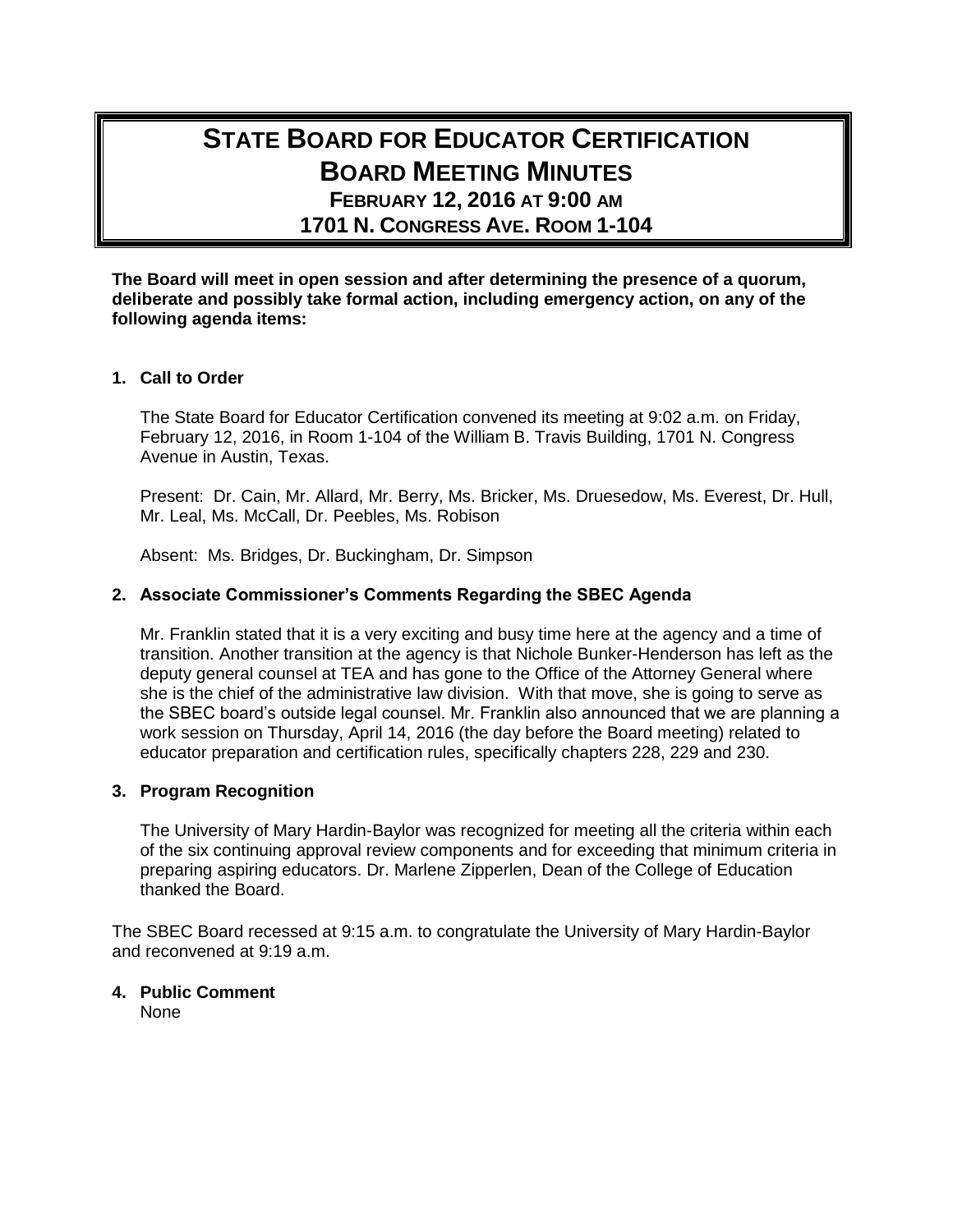## **5. Consider and Take Appropriate Action on Request to Approve December 11, 2015 Board Meeting Minutes**

## **Motion and vote:**

*Motion was made by Ms. Robison to approve the December 11, 2015 minutes. Second was made by Ms. Everest, and the Board voted unanimously in favor of the motion.*

## **6. Consider and Take Appropriate Action on Adoption of Review of 19 TAC Chapter 230, Professional Educator Preparation and Certification**

Ms. Cook presented this item to the Board as part of the Texas Government Code, §2001.039, four-year review cycle for all state agency rules. The rules being reviewed establish general requirements for educator preparation and certification.

## **Motion and vote:**

*Motion was made by Ms. Bricker to adopt the review of 19 TAC Chapter 230, Professional Educator Preparation and Certification. Second was made by Ms. Everest, and the Board voted unanimously in favor of the motion.*

#### **7. Consider and Take Appropriate Action on Adoption of Review of 19 TAC Chapter 232, General Certification Provisions**

Dr. Miller presented this item to the Board as part of the Texas Government Code, §2001.039, four-year review cycle for all state agency rules. The rules being reviewed provide requirements relating to certificate renewal, continuing professional education, and national criminal history record information review of active certificate holders.

# **Motion and vote:**

*Motion was made by Ms. Everest to adopt the review of 19 TAC Chapter 232, General Certification Provisions. Second was made by Dr. Hull, and the Board voted unanimously in favor of the motion.*

# **8. Consider and Take Appropriate Action on Adoption of Proposed Amendments to 19 TAC Chapter 231, Requirements for Public School Personnel Assignments, Subchapter B, Prekindergarten-Grade 6 Assignments, Subchapter C, Grades 6-8 Assignments, Subchapter D, Electives, Disciplinary Courses, Local Credit Courses, and Innovative Courses, Grades 6-12 Assignments, and Subchapter E, Grades 9-12 Assignments**

Ms. Cook presented this item to the Board. The proposed amendments 19 TAC §§231.5, 231.11, 231.77, 231.91, 231.209, 231.253, 231.257, 231.333, 231.335, 231.337, 231.481, 231.483, 231.489, and 231.579 would clarify the appropriate credential for placement in a particular teaching assignment and implement applicable requirements from the 84th Texas Legislature, Regular Session, 2015.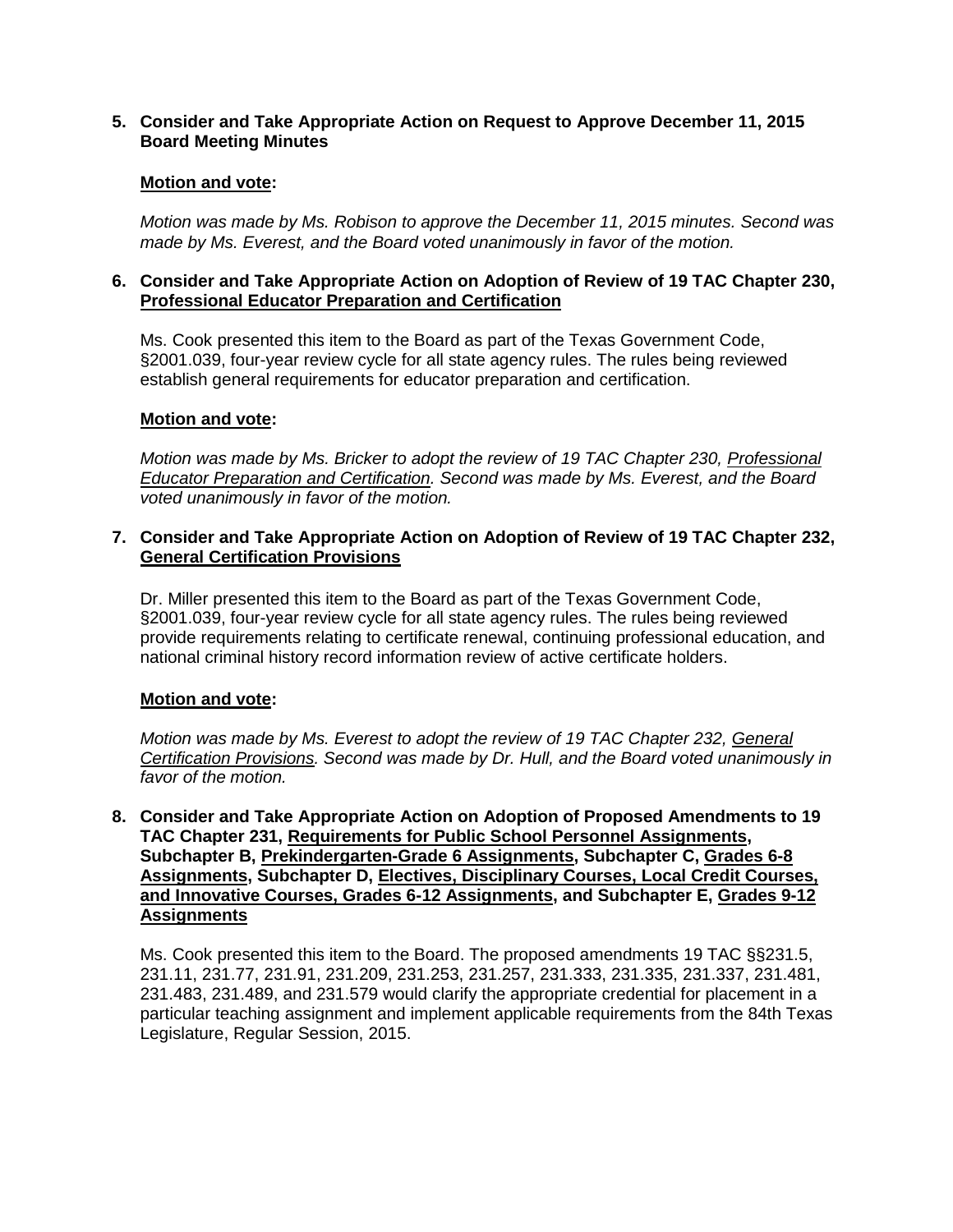# **Motion and vote:**

*Motion was made by Ms. Druesedow to approve for adoption, subject to State Board of Education review, the proposed amendments, with amendments as reflected in the substitute rule text, to 19 TAC Chapter 231, Requirements for Public School Personnel Assignments, Subchapter B, Prekindergarten-Grade 6 Assignments, Subchapter C, Grades 6-8 Assignments, Subchapter D, Electives, Disciplinary Courses, Local Credit Courses, and Innovative Courses, Grades 6-12 Assignments, and Subchapter E, Grades 9-12 Assignments, with an effective date of 20 days after filing the adoption notice with the Texas Register. Second was made by Ms. McCall, and the Board voted unanimously in favor of the motion.*

## **9. Consider and Take Appropriate Action on Adoption of Proposed Revisions to 19 TAC Chapter 233, Categories of Classroom Teaching Certificates**

Ms. Cook presented this item to the Board. The proposed amendments to 19 TAC §§233.1, 233.3-233.5, 233.7, 233.10, 233.14, and 233.15 would update the list of classroom certificates that either are eligible for issuance or that would continue to be recognized if they were issued prior to being phased out. Proposed new 19 TAC §233.17 would establish a new Junior Reserve Officer Training Corps: Grades 6-12 certificate.

# **Motion and vote:**

*Motion was made by Ms. Druesedow to approve for adoption, subject to State Board of Education review, the proposed revisions to 19 TAC Chapter 233, Categories of Classroom Teaching Certificates, with an effective date of 20 days after filing the adoption notice with the Texas Register. Second was made by Mr. Allard, and the Board voted unanimously in favor of the motion.*

## **10. Consider and Take Appropriate Action on Adoption of Proposed Amendments to 19 TAC Chapter 249, Disciplinary Proceedings, Sanctions, and Contested Cases, Subchapter A, General Provisions, §249.5, Purpose; Policy Governing Disciplinary Proceedings; Subchapter B, Enforcement Actions and Guidelines, §249.15, Disciplinary Action by State Board for Educator Certification, and §249.17, Decision-Making Guidelines; and Subchapter D, Hearing Procedures, §249.35, Disposition Prior to Hearing; Default**

Ms. Moriaty presented this item to the Board. The proposed amendments to 19 TAC §§249.5, 249.15, 249.17, and 249.35 would create more specific penalty guidelines for Texas Education Agency (TEA) staff to follow in settling or prosecuting educator discipline cases. In addition, the proposed amendments would set out the process that the SBEC will use when the State Office of Administrative Hearings (SOAH) dismisses and remands a case in accordance with Texas Government Code, §2001.058(d-1), as amended by House Bill (HB) 2154, 84th Texas Legislature, Regular Session, 2015, after a respondent fails to appear for a contested case hearing.

#### **Motion and vote:**

*Motion was made by Mr. Leal to approve for adoption, subject to State Board of Education review, the proposed amendments to 19 TAC Chapter 249, Disciplinary Proceedings, Sanctions, and Contested Cases, Subchapter A, General Provisions, §249.5, Purpose;*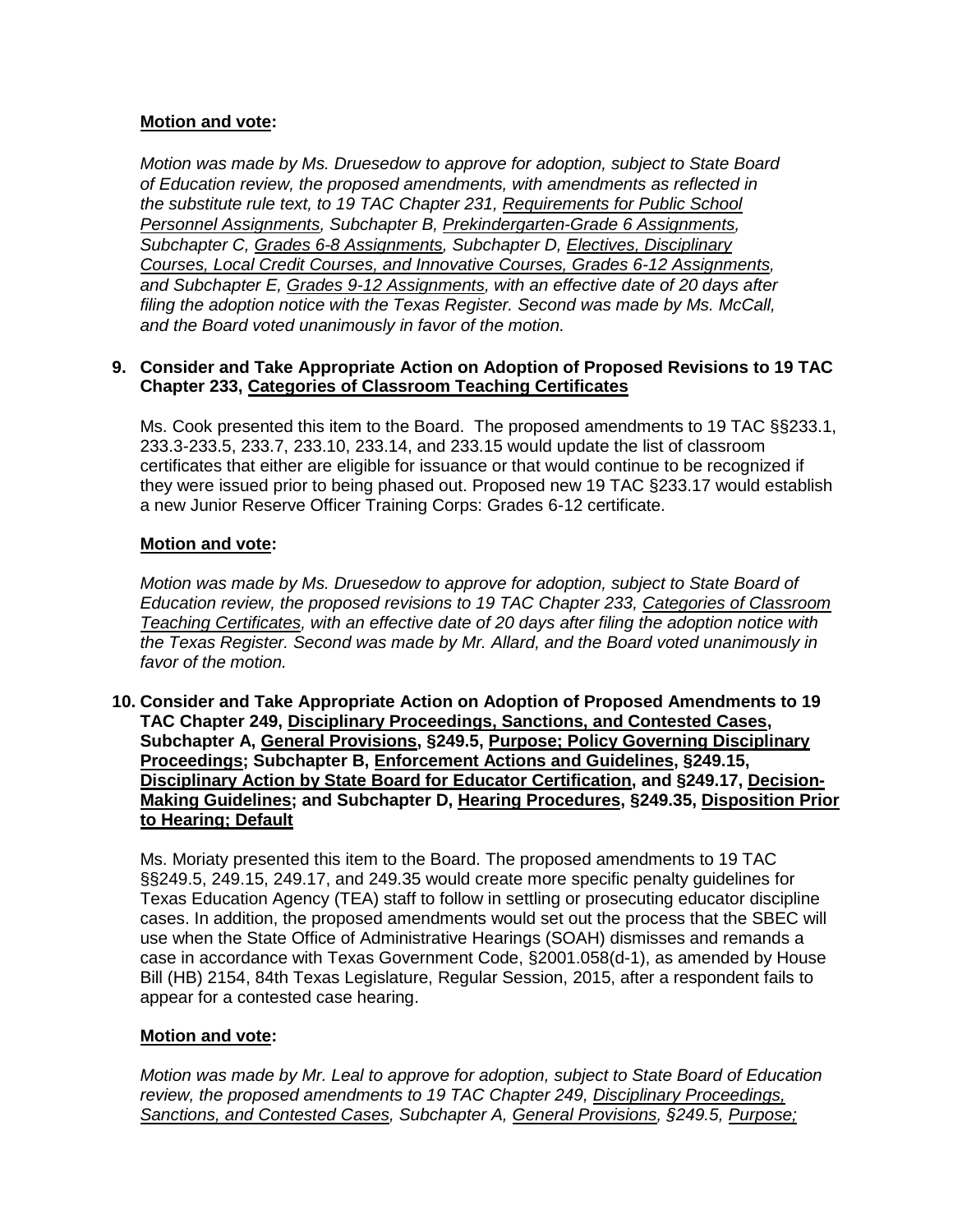*Policy Governing Disciplinary Proceedings; Subchapter B, Enforcement Actions and Guidelines, §249.15, Disciplinary Action by State Board for Educator Certification, and §249.17, Decision-Making Guidelines; and Subchapter D, Hearing Procedures, §249.35, Disposition Prior to Hearing; Default, with an effective date of 20 days after filing the adoption notice with the Texas Register. Second was made by Ms. Everest, and the Board voted unanimously in favor of the motion.*

# **11. Consider and Take Appropriate Action on Proposed Amendments to 19 TAC Chapter 230, Professional Educator Preparation and Certification, Subchapter C, Assessment of Educators**

Dr. Miller presented this item to the Board. The proposed amendments to 19 TAC §230.21 and §230.25 would implement the requirement from the 84th Texas Legislature, Regular Session, 2015, to enforce a limit of five attempts on any certification examination, unless the SBEC approves an additional attempt based on an individual's demonstration of good cause*.* The proposed amendments to 19 TAC §230.21 and §230.25 would also implement a clarification from the 84th Texas Legislature, Regular Session, 2015, that the commissioner of education approves the satisfactory level of performance required for certification examinations.

Public comment was provided by Dr. Elizabeth Ward of Texas Wesleyan University.

# **Motion and vote:**

*Motion was made by Dr. Hull to approve the proposed amendments, with amendments as reflected in the substitute rule text, to 19 TAC Chapter 230, Professional Educator Preparation and Certification, Subchapter C, Assessment of Educators, to be published as proposed in the Texas Register. Second was made by Mr. Allard, and the Board voted unanimously in favor of the motion.*

# **12. Consider and Take Appropriate Action on Proposed Revisions to 19 TAC Chapter 232, General Certification Provisions**

Dr. Miller presented this item to the Board. The proposed amendments to 19 TAC §§232.7, 232.9, 232.11, 232.13, 232.15, 232.17, 232.19, 232.21, and 232.23 and the proposed repeal of 19 TAC §232.27 would implement the requirement from the 84th Texas Legislature, Regular Session, 2015, to allow educators to receive credit for completion of an instructional course on the use of an automated external defibrillator (AED) and would further clarify certificate renewal and continuing professional education (CPE) requirements.

Public comment was provided by Dr. Diann Huber of iteachTEXAS.

# **Motion and vote:**

*Motion was made by Ms. Druesedow to approve the proposed revisions, with amendments as reflected in the substitute rule text, to 19 TAC Chapter 232, General Certification Provisions, to be published as proposed in the Texas Register. Second was made by Ms. McCall, and the Board voted unanimously in favor of the motion.*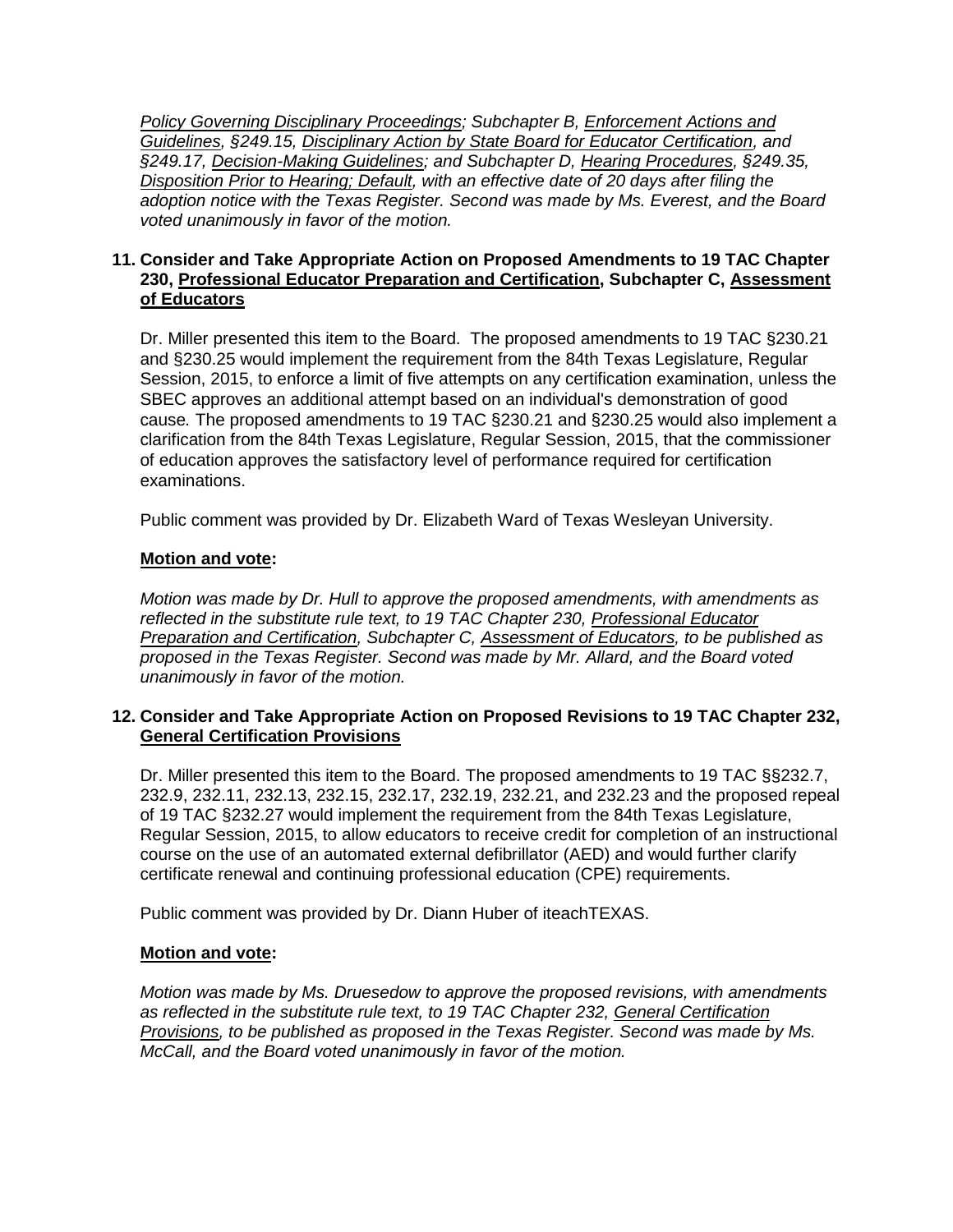## **13. Consider and Take Appropriate Action on Proposed New 19 TAC Chapter 234, Military Service Members, Military Spouses, and Military Veterans**

Ms. Cook presented this item to the Board. The proposed new 19 TAC Chapter 234, Military Service Members, Military Spouses, and Military Veterans would address recent legislation, consolidate rules specific to the military community into one chapter, and streamline future military-related rulemaking opportunities.

# **Motion and vote:**

*Motion was made by Ms. Bricker to approve proposed new 19 TAC Chapter 234, Military Service Members, Military Spouses, and Military Veterans, to be published as proposed in the Texas Register. Second was made by Dr. Hull, and the Board voted unanimously in favor of the motion.*

# **14. Consider and Take Appropriate Action on Proposed Repeal of and New 19 TAC Chapter 241, Principal Certificate, §241.15, Standards Required for the Principal Certificate**

Mr. Regal presented this item to the Board. The proposed rule actions would update the standards required for principal certification, including those standards taught by principal preparation programs and tested on the state certification examination. Proposed new 19 TAC §241.15 would update the principal standards to align with the commissioner of education's principal appraisal standards.

# **Motion and vote:**

*Motion was made by Ms. Everest to approve the proposed repeal of and new 19 TAC Chapter 241, Principal Certificate, §241.15, Standards Required for the Principal Certificate, to be published as proposed in the Texas Register. Second was made by Ms. Druesedow, and the Board voted unanimously in favor of the motion.*

# **15. Consider and Take Appropriate Action on Recommendations from Classroom Teacher Standards Advisory Committee**

Dr. Miller presented an update on the Classroom Teacher Standards Advisory Committee's work.

No action taken.

# **16. Consider and Take Appropriate Action on Requests for Waivers from Certification Examination Testing Limit**

This item provides the State Board for Educator Certification (SBEC) with an opportunity to take action on requests to waive the limit of four retakes of a certification examination.

- 1. In the Matter of Stefanie Roberts Taylor; Waiver Request: Retake Core Subjects EC-6 Science Subtest
- 2. In the Matter of Bernadette Erakovich; Waiver Request: Retake Core Subjects EC-6 Science Subtest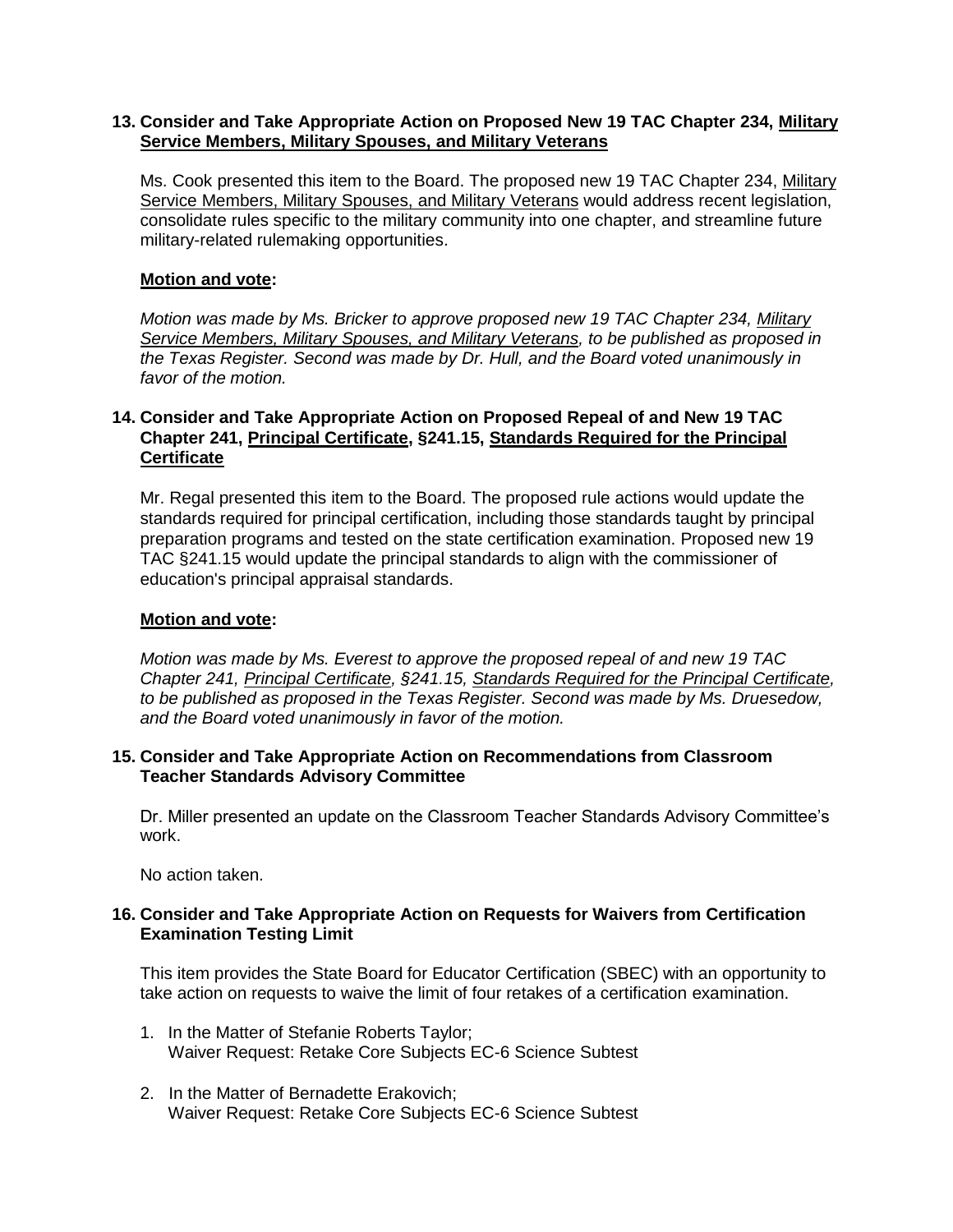3. In the Matter of Jessica Michelle Garza; Waiver Request to Retake Core Subjects EC-6 Overall Test (Math and Science Subtests)

#### **Motion and vote:**

*Motion was made by Dr. Hull to accept all three applications for waivers for good cause, to allow the applicants to test an additional time. Second was made by Mr. Leal. Voted in favor: Dr. Cain, Mr. Leal, Ms. Bricker, Ms. Everest, Dr. Hull, Mr. Allard, Ms. McCall; voted against: Ms. Robison, Ms. Druesedow. The motion carried.*

#### **17. Consider and Take Appropriate Action on Request to Approve New Class of Certificate at Wayland Baptist University**

Dr. Miller presented a request by Wayland Baptist University, an approved and accredited educator preparation program (EPP) located in Plainview, Texas, to offer the Superintendent class of certificate.

#### **Motion and vote:**

*Motion was made by Ms. McCall to approve the Superintendent class of certificate at Wayland Baptist University. Second was made by Dr. Hull, and the Board voted unanimously in favor of the motion.*

#### **18. Pending or Contemplated Litigation, including Disciplinary Cases**

## **A. Defaults**

1. In the Matter of Matthew Davis; Action to be taken: Consideration of Issuance of Default **Judgment** 

Staff recommendation: 1 Year Suspension

8. In the Matter of Cameron Antwoine Nelson; Action to be taken: Consideration of Issuance of Default Judgment

Staff recommendation: 3 Year Suspension

9. In the Matter of Vonceil Olds; Action to be taken: Consideration of Issuance of Default **Judament** 

Staff recommendation: Revocation

10. In the Matter of Cristal Plasencia; Action to be taken: Consideration of Issuance of Default Judgment

Staff recommendation: Revocation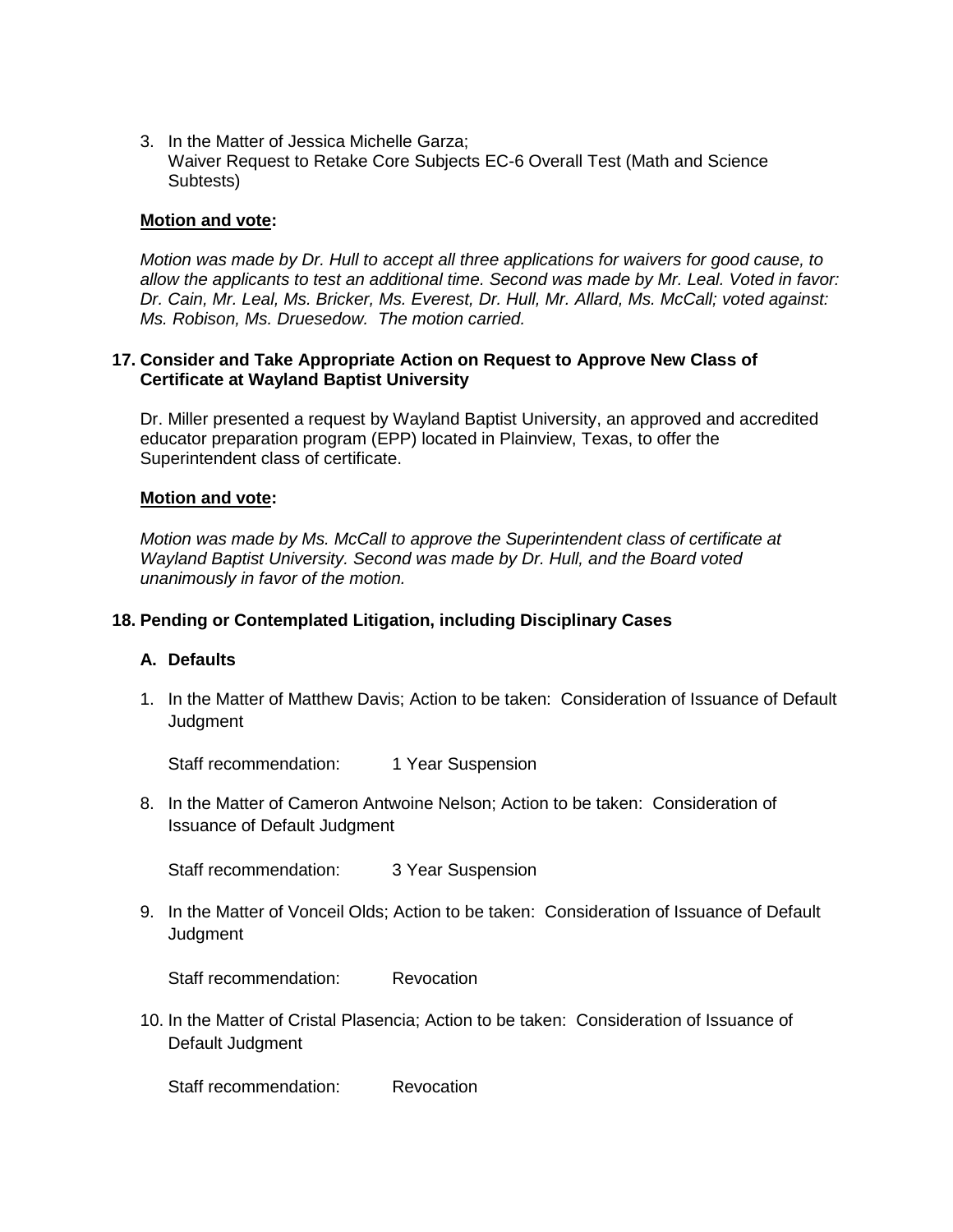12. In the Matter of Erica Lynell Williams; Action to be taken: Consideration of Issuance of Default Judgment

Staff recommendation: Revocation

13. In the Matter of Carolyn Dewberry; Action to be taken: Consideration of Issuance of Default Judgment

Staff recommendation: 2 Year Suspension and proof of successful completion of substance abuse treatment program

15. In the Matter of Derek Wayne Milam; Action to be taken: Consideration of Issuance of Default Judgment

Staff recommendation: Revocation

16. In the Matter of Jamie K Oar; Action to be taken: Consideration of Issuance of Default **Judgment** 

Staff recommendation: 3 Year Suspension and proof of successful completion of substance abuse treatment program

17. In the Matter of Cameron Wardell; Action to be taken: Consideration of Issuance of Default Judgment

Staff recommendation: 2 Year Suspension and proof of successful completion of substance abuse treatment program

20. In the Matter of Christa Marie Loya; Action to be taken: Consideration of Issuance of Default Judgment

Staff recommendation: Revocation

21. In the Matter of Sara Patricia Testa; Action to be taken: Consideration of Issuance of Default Judgment

Staff recommendation: Revocation

22. In the Matter of Jose G. Farias, Jr.; Action to be taken: Consideration of Issuance of Default Judgment

Staff recommendation: Permanent Revocation

23. In the Matter of Ronald Gonzalez; Action to be taken: Consideration of Issuance of Default Judgment

Staff recommendation: Permanent Revocation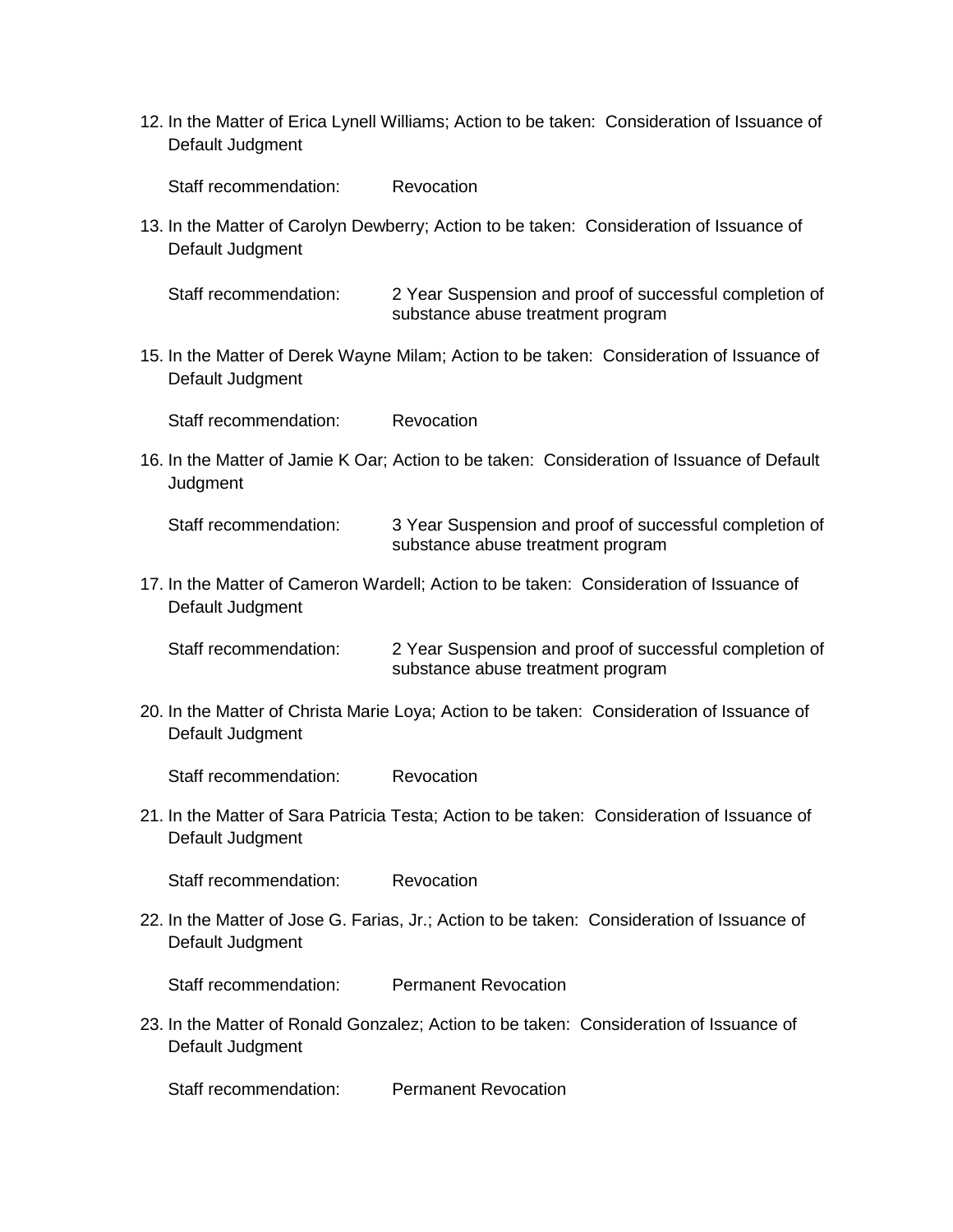24. In the Matter of Justin Hartweck; Action to be taken: Consideration of Issuance of Default Judgment

Staff recommendation: Permanent Revocation

25. In the Matter of Shaun Harr; Action to be taken: Consideration of Issuance of Default **Judgment** 

Staff recommendation: Permanent Revocation

26. In the Matter of Tyler Broughton; Action to be taken: Consideration of Issuance of Default Judgment

Staff recommendation: Revocation

#### **Motion and vote:**

*Motion was made by Ms. Bricker to approve staff's request for issuance of default judgments and to enter a final order consistent with staff's recommendation for each of the above numbered cases 1-27, excluding cases 2, 3, 4, 5, 6, 7, 11, 14, 18, 19, and 27. Second was made by Ms. Everest, and the Board voted unanimously in favor of the motion.*

# **The following defaults were pulled from the agenda by TEA Legal (no action taken):**

2. In the Matter of Christal Jules; Action to be taken: Consideration of Issuance of Default **Judgment** 

Staff recommendation: 1 Year Suspension

5. In the Matter of Nedra Robinson; Action to be taken: Consideration of Issuance of Default Judgment

Staff recommendation: 1 Year Suspension

#### **The following defaults were considered individually:**

3. In the Matter of Nalani Oritz; Action to be taken: Consideration of Issuance of Default **Judgment** 

Staff recommendation: 1 Year Suspension

#### **Motion and vote:**

*Motion was made by Mr. Leal to approve the current recommendation of a 1 Year Suspension. Second was made by Ms. Everest, and the Board voted unanimously in favor of the motion.*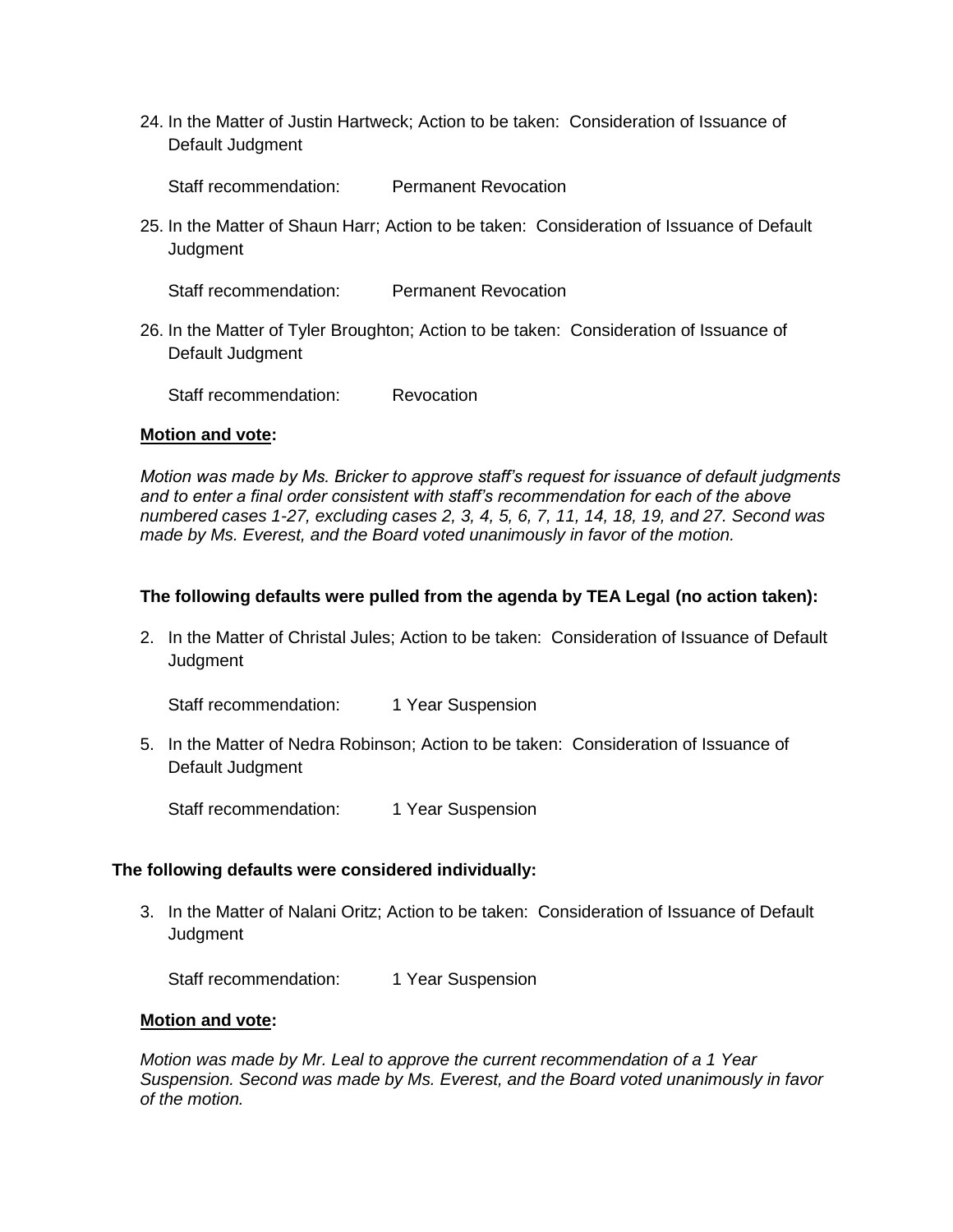4. In the Matter of Weldon Rainey; Action to be taken: Consideration of Issuance of Default Judgment

Staff recommendation: 1 Year Suspension

#### **Motion and vote:**

*Motion was made by Mr. Leal to approve the current recommendation of a 1 Year Suspension. Second was made by Ms. Everest, and the Board voted unanimously in favor of the motion.*

6. In the Matter of Tshakalisa Khupe; Action to be taken: Consideration of Issuance of Default Judgment

Staff recommendation: Revocation

#### **Motion and vote:**

*Motion was made by Ms. Bricker to approve staff's request for issuance of a default judgment and to enter a final order of permanent revocation. Second was made by Ms. Everest, and the Board voted unanimously in favor of the motion.*

7. In the Matter of John Ayers Lawley; Action to be taken: Consideration of Issuance of Default Judgment

Staff recommendation: 3 Year Suspension

#### **Motion and vote:**

*Motion was made by Ms. Druesedow to approve staff's request for issuance of default judgment and enter a final order consistent with staff's recommendation. Second was made by Ms. McCall, and the Board voted unanimously in favor of the motion, with Ms. Everest recusing herself.*

11. In the Matter of Javier Valladarez; Action to be taken: Consideration of Issuance of Default Judgment

Staff recommendation: Revocation

#### **Motion and vote:**

*Motion was made by Ms. Bricker to approve staff's request for issuance of a default judgment and to enter a final order of permanent revocation. Second was made by Mr. Allard, and the Board voted unanimously in favor of the motion.*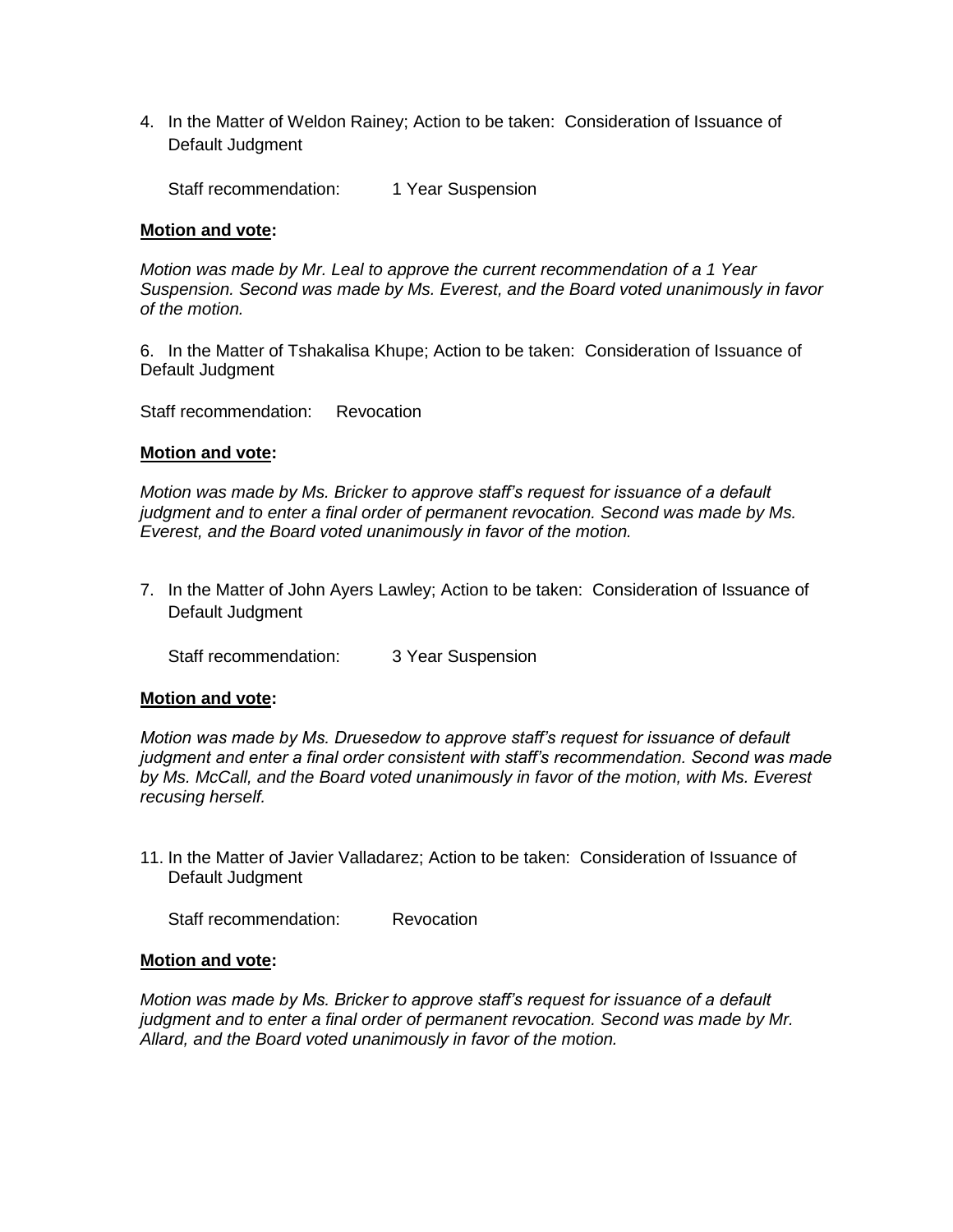14. In the Matter of Jaci Gardner; Action to be taken: Consideration of Issuance of Default **Judgment** 

Staff recommendation: Revocation

#### **Motion and vote:**

*Motion was made by Ms. Bricker to approve staff's request for issuance of default judgment and enter a final order consistent with staff's recommendation. Second was made by Ms. Everest, and the Board voted unanimously in favor of the motion.*

18. In the Matter of Debbra Denise Jones; Action to be taken: Consideration of Issuance of Default Judgment

Staff recommendation: Revocation

#### **Motion and vote:**

*Motion was made by Ms. Bricker to approve staff's request for issuance of a default judgment and to enter a final order of permanent revocation. Second was made by Dr. Hull, and the Board voted unanimously in favor of the motion.*

19. In the Matter of Joana E. Morin; Action to be taken: Consideration of Issuance of Default **Judgment** 

| Staff recommendation: | 4 Year Suspension and proof of successful completion of |
|-----------------------|---------------------------------------------------------|
|                       | substance abuse treatment program                       |

Ms. Moriaty advised that the staff recommendation in the agenda was misstated. The recommendation is a 4 Year Suspension.

#### **Motion and vote:**

*Motion was made by Ms. McCall to approve staff's request for issuance of a default judgment and to enter a final order of 4 Year Suspension. Second was made by Ms. Everest, and the Board voted unanimously in favor of the motion.*

27. In the Matter of Shalinthia Shanta Grant; Action to be taken: Consideration of Issuance of Default Judgment

Staff recommendation: Revocation

#### **Motion and vote:**

*Motion was made by Ms. Bricker to approve staff's request for issuance of a default judgment and to enter a final order of permanent revocation. Second was made by Ms. Everest, and the Board voted unanimously in favor of the motion.*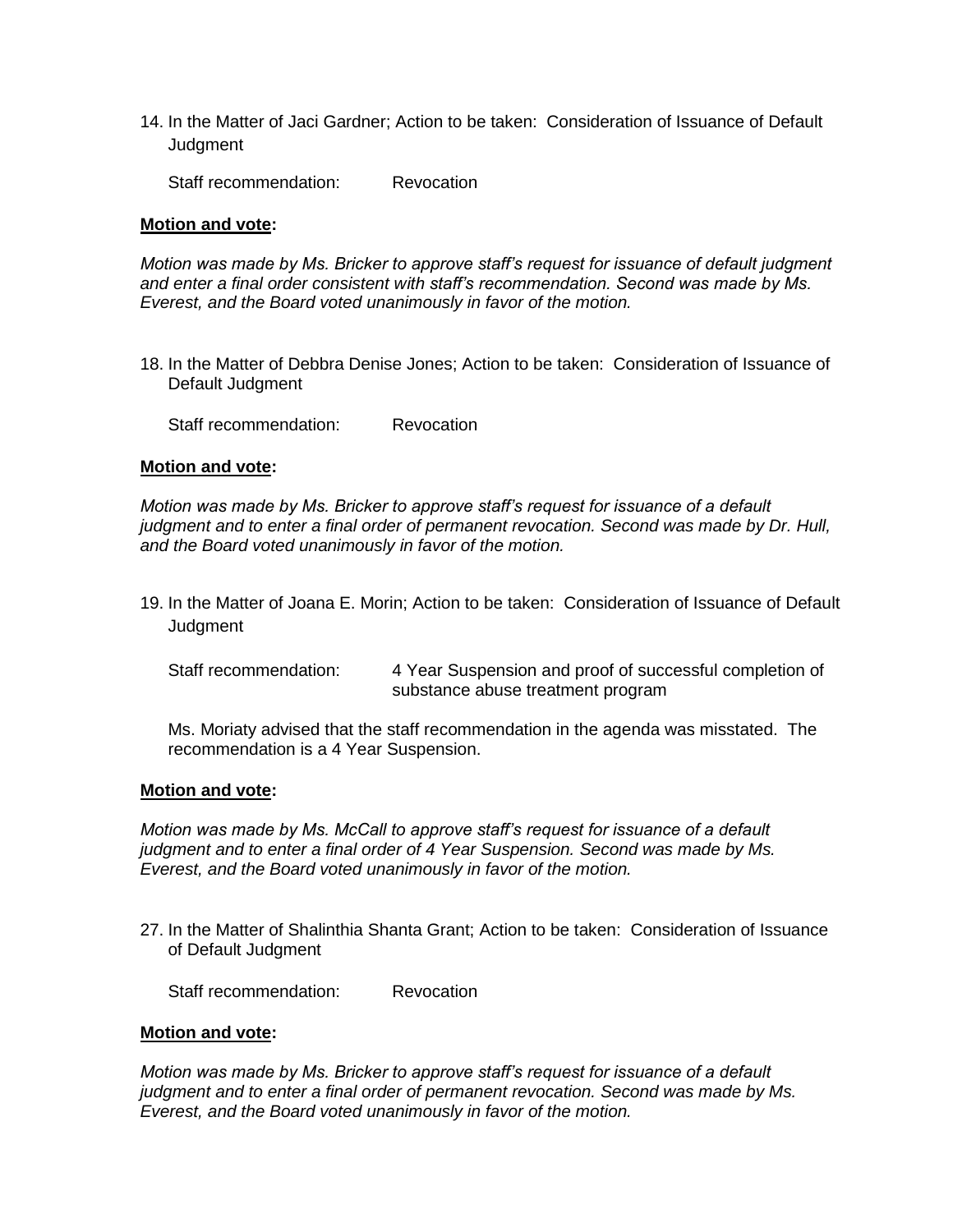The SBEC Board went into Executive Session to receive advice of legal counsel at 11:33 a.m. pursuant to the Texas Open Meetings Act, Texas Government Code, Chapter 551.

The SBEC Board reconvened in open session at 12:19 p.m.

#### **B. Contested Cases**

## **I. Proposals for Decision**

1. Docket No. 701155134.EC, Texas Education Agency, Educator Leadership and Quality Division v. Ricardo Ramirez; Action to be taken: Consideration of Proposal for Decision and Issuance of Final Order.

ALJ Recommendation: Revocation Staff Recommendation: Same

Mr. Crabtree spoke on behalf of TEA. Mr. Ramirez spoke on his own behalf.

## **Motion and vote:**

*Motion was made by Mr. Leal to accept the proposal for decision and issue a final order consistent with the ALJ's recommendation of revocation. Second was made by Dr. Hull. Voted in favor: Dr. Cain, Mr. Leal, Ms. Bricker, Ms. Everest, Dr. Hull, Ms. Druesedow; voted against: Ms. Robison, Mr. Allard, Ms. McCall. The motion carried.*

- 2. Docket No. 701153992.EC, Texas Education Agency, Educator Leadership and Quality Division v. Leo Joseph Tran; Action to be taken: Consideration of Proposal for Decision and Issuance of Final Order.
	- ALJ Recommendation: Suspended until such time as he can provide the Board with an evaluation that demonstrates that he currently has the mental and psychological qualities that will enable him to render the services essential to the accomplishment of the goals and mission of the State Board for Educator Certification policy and the code

Staff Recommendation: Revocation

Ms. Mazzantini spoke on behalf of TEA. Mr. Tran spoke on his own behalf.

#### **Motion and vote:**

*Motion was made by Dr. Hull to adopt the Proposal for Decision including Findings of Fact Nos. 1 - 34 and Conclusions of Law Nos. 1 - 6 and move that the Board modify Conclusion of Law No. 7 as follows:*

*7. Leo Joseph Tran's educator certification should be revoked.*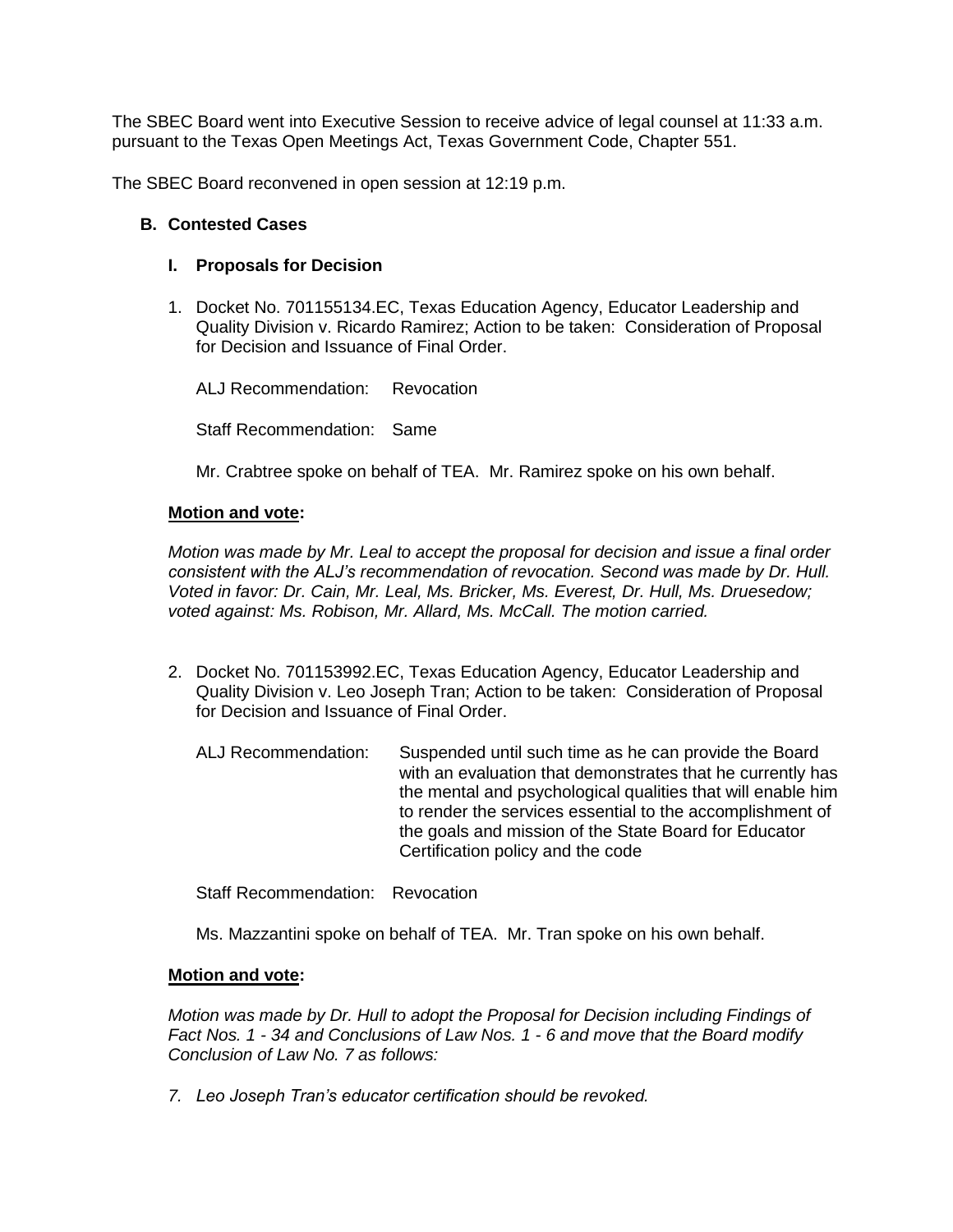*This modification is permissible pursuant to Texas Government Code Section 2001.058(e) and is necessary because the Administrative Law Judge did not properly apply Board rules and disciplinary policies. As provided and more fully explained in the Board's Disciplinary Policy Guidelines, codified at 19 Texas Administrative Code §249.5, the primary purposes the Board seeks to achieve in educator disciplinary matters are to protect the safety and welfare of Texas schoolchildren and to ensure that educators are morally fit and worthy to instruct the youth of this state. Because teachers hold a unique*  position of public trust with almost unparalleled access to the hearts and minds of *impressionable students, the conduct of an educator must be held to the highest standard. Furthermore, the Board has broad discretion when deciding the penalty to impose and is not required to treat sanction recommendations as binding.*

*Based on 19 Texas Administrative Code §249.17, the Board's Decision-Making Guidelines, due to the seriousness of Mr. Tran's conduct, rendering him unworthy to instruct, his educator certificate should be revoked.*

*Second was made by Mr. Allard. Voted in favor: Dr. Cain, Mr. Leal, Ms. Bricker, Ms. Robison, Dr. Hull, Mr. Allard, Ms. McCall, Ms. Druesedow; voted against: Ms. Everest. The motion carried.*

3. Docket No. 701160141.EC, Texas Education Agency, Educator Leadership and Quality Division v. Maritza Villamil-Rivera; Action to be taken: Consideration of Proposal for Decision and Issuance of Final Order.

ALJ Recommendation: Inscribed Reprimand

Staff Recommendation: 1 year suspension

#### **Motion and vote:**

*Motion was made by Ms. Everest to adopt the Proposal for Decision including Findings of Fact Nos. 1 - 12 and Conclusions of Law Nos. 1 - 6 and move that the Board modify Conclusion of Law No. 7 as follows:*

*7. Maritza Villamil-Rivera's educator certification should be suspended.* 

*This modification is permissible pursuant to Texas Government Code Section 2001.058(e) and is necessary because the Administrative Law Judge did not properly apply Board rules, disciplinary policies, and prior administrative decisions by the SBEC.* 

*Based on 19 Texas Administrative Code §249.17, the Board's Decision-Making Guidelines, in other similar cases involving contract abandonment without good cause and without mitigating factors, the SBEC previously has ordered a sanction of a oneyear suspension. Moreover, the Board has broad discretion when deciding the penalty to impose and is not required to treat sanction recommendations as binding. As there are no findings of mitigation in this case, the sanction of a one-year suspension is supported by the Findings of Fact and Conclusions of Law. Ms. Villamil-Rivera's educator certificate should be suspended for one year.*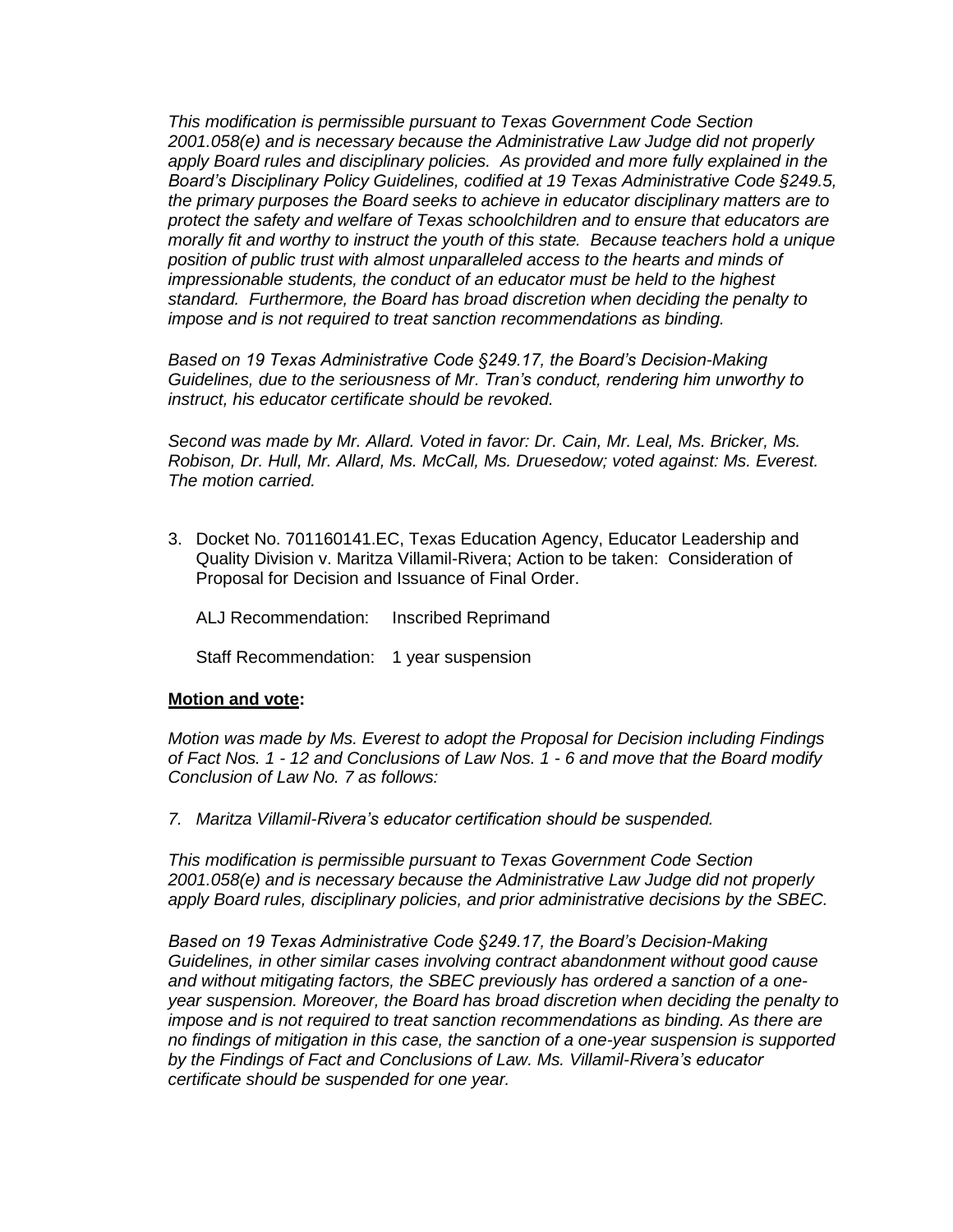*Second was made by Ms. McCall, and the Board voted unanimously in favor of the motion.*

4. Docket No. 701160914.EC, Texas Education Agency, Educator Leadership and Quality Division v. Elisha Ray Dickerson; Action to be taken: Consideration of Proposal for Decision and Issuance of Final Order.

ALJ Recommendation: Revocation

Staff Recommendation: Same

## **Motion and vote:**

*Motion was made by Ms. McCall to accept the proposal for decision and issue a final order consistent with the ALJ's recommendation of revocation. Second was made by Ms. Robison, and the Board voted unanimously in favor of the motion.*

#### **II. Motions for Rehearing**

None.

# **C. Court Cases**

For information. No action taken.

#### **I. District Court Cases**

- 1. Barry Ryan Davis v. Texas Education Agency, Educator Certification and Standards Division; Cause No. D-1-GN-12-003413, In the 201<sup>st</sup> District Court of Travis County, Texas.
- 2. Elizabeth Kiel v. Texas Education Agency, Educator Certification and Standards Division; Cause No. B-192236, In the 60<sup>th</sup> District Court of Jefferson County, Texas.

#### **II. Appellate Cases**

- 1. State Board for Educator Certification v. Robert D. Lange; Cause No. 031200453CV, In the Court of Appeals, Third Judicial District, Austin, Texas.
- 2. State Board for Educator Certification v. Erasmo Montalvo; Cause No. 031300370CV, In the Court of Appeals, Third Judicial District, Austin, Texas.

*The Board may discuss any other litigation arising after the date of posting or reasonably contemplated as of the date of the board meeting*

## **19. Discussion of Appointment of Advisory Committee for 19 TAC Chapter 239, Student Services Certificates**

Ms. Cook presented this item to the Board to discuss the appointment of an advisory committee, the nomination form to solicit committee members, and an action plan with